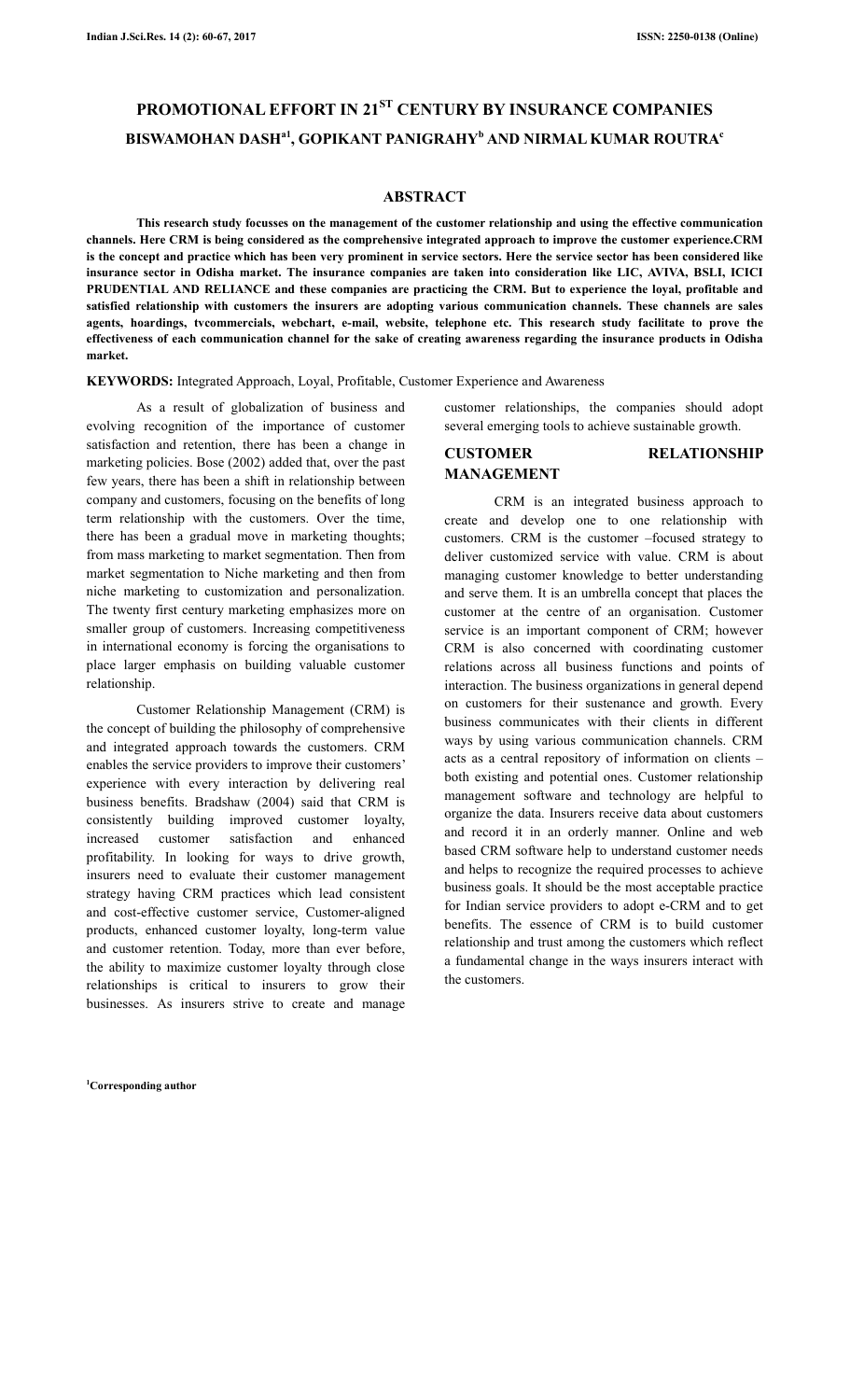## **LITERATURE REVIEW**

 Gal breathes and Rogers (1999) stated that, the goal of relationship marketing is the focus on customer loyalty, retention and CRM, which is becoming the foundational corner stone of profitable business. Kotorov (2003) added that many management experts welcomed the concepts of customer relationship management and hurried its implementation in spite of the lack of a clear definition, vision and without an understanding of the extent and complexity of organizational restructuring required for a successful CRM implementation. IT departments within the firms are often unable to provide information and implement the demand. The gap between corporate needs and the limited available resources will keep impelling the great demand for CRM oriented implementation and integration to create better service. Through CRM, firms are able to understand customers from strategic perspective and as a result the CRM ultimately focuses on effectively turning customer information into intelligence to more efficiently manage customer relationship. Kotler (2003) observed that customer relationship management revolves around marketing and begins with a deep analysis of consumer behaviour. Bose (2003) stated that CRM is an integration of technologies and business processes used to satisfy the needs of a customer during any given interaction. Chou et al (2004) also have described it as an information industry including softwares, methodologies and internet capabilities to manage the huge customer data base.

In order to understand CRM, one must understand the changing nature of the customer. Today customers are highly educated, under higher stress, more specialized, living longer and more influenced by the global culture. The emergence of e- business, organizational dynamics and cultural change issues has dramatically shifted organizational functions to focus on the customers. Consequently organizations have recognized the need to develop customer-centric strategies. The practice of planning, creating and managing customer relationships has now a day become the heart of organizational strategy and to lead customer retention. Fayerman (2004) added that, the hype surrounding CRM has only been pervasive within business, technology, media and academic communities since early 1997.It showed the large impact on profitability and increases in customer retention rates. CRM is a concept that enables an organization to tailor specific products or services to each individual customer.

create a personalized, one-to-one experience that will give the individual customer a sense of being cared for, thus opening up new marketing opportunities based on the preferences and history of the customer. For this purpose insurers must be choosy to select the suitable and effective communication channels to spread the knowledge regarding the insurance product. CRM is also a customer focused business strategy that aims to increase customer satisfaction and customer retention by offering a more responsive and customized service to each customer. Anuroop Tony Singh (2004) stated that selling insurance in India is an attractive opportunity because of the untapped potential but is fraught with challenges such as language and cultural barriers and low purchasing power. Naren Joshi (2004) felt that consumer education is the key to the growth of the insurance industry in India. Viswanadhan (2005), said that banc assurance can be sure a fire way to reach a wide customer base. Rajesh Jhampala (2005) stated that multi-channel distribution and marketing of new insurance products have been the strategy of new players and this trend would continue in the future. Smita Mishra (2005), opined that to constantly differentiate themselves, insurers have to constantly raise the bar of customer service and shredding inefficient practices. Anil Chandok (2006) stated that to have an upper hand over competitors, insurers need to adopt and implement CRM, Sridhar and Allimuthu (2009) stated that banc assurance would have a positive impact on insurance products distribution if banks and insurance companies understand each other's businesses and will seize the opportunities .

In the most advanced scenario, CRM may be used to

#### **RESEARCH OBJECTIVE**

 The objective of this study is to gain a better understanding of CRM in insurance. The objective is;

 To study the impact of CRM implementation in insurance organizations and perception of respondents towards various communication channels for creating maximum product's awareness.

#### **RESEARCH HYPOTHESIS**

Hypothesis of the research study is

 H1: The communication channels like print media, electronic media and Internet along with sales agents are creating maximum awareness regarding product's benefits among the customers.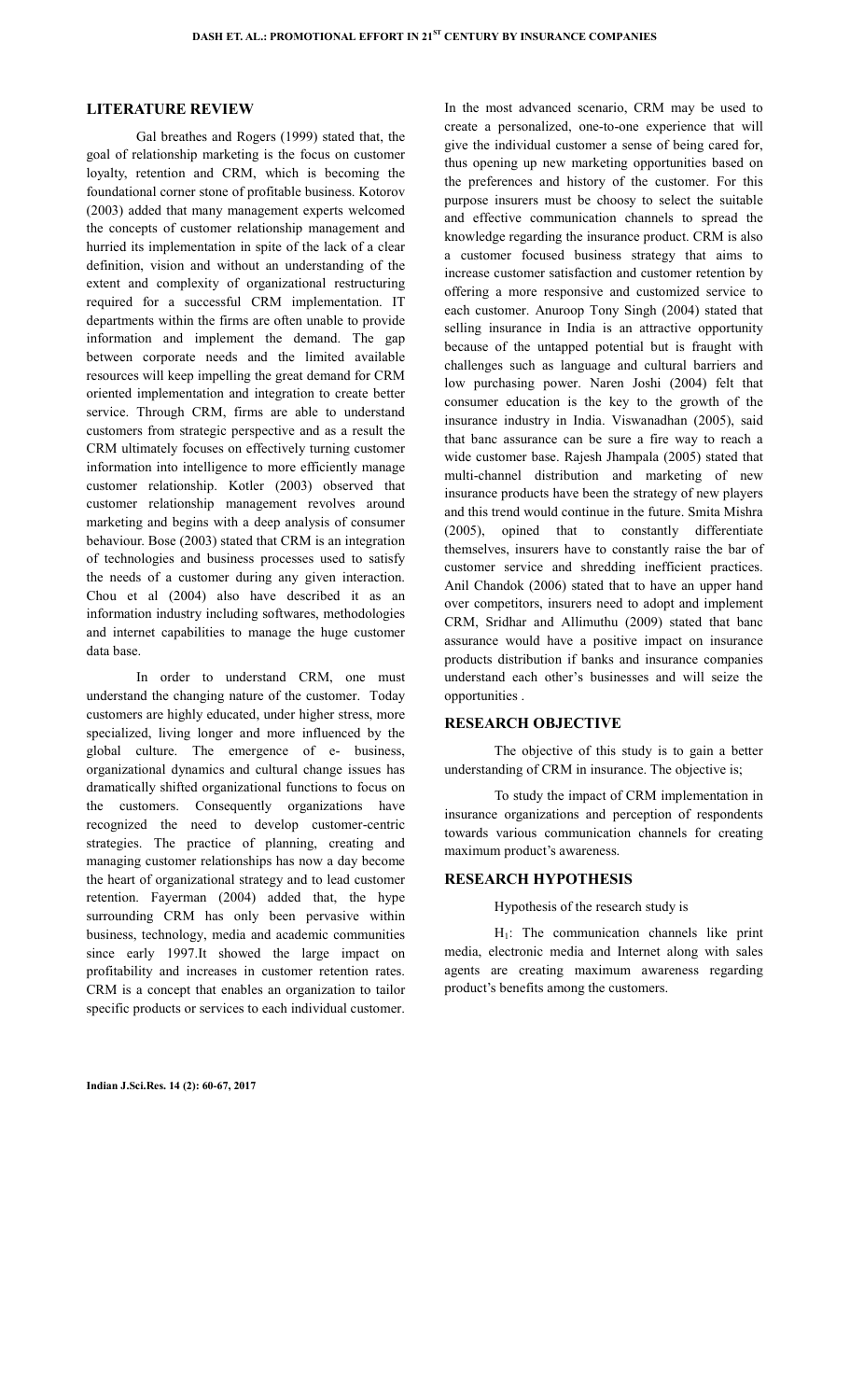# **RESEARCH METHODOLOGY**

## **Sample Selection**

When conducting research, it is often impossible, impractical or too expensive to collect data from all the potential units of analysis included in the research problem. Thus a smaller number of units, a sample, are often choosen to represent the relevant attributes of the whole set of units. This research is purely based in Odisha market, interacting with insurance consumers and insurance officials. More over 284 customers have given their opinions regarding the insurance policies and insurance companies in relation to CRM practices, service standard, and effectiveness of communication channels for product awareness. In order to suit this particular research purpose, the sample collection followed some judgmental criteria. The first sample criterion was that the selected respondents should have at least one life insurance policy and should have knowledge about customer relationship management (CRM) in insurance companies

 As far as respondent's profile is concerned, I have taken the demographic characteristics such as; age, education, occupation and income. Then the sampling distribution is prepared. For age, three groups of respondents are there like below 25 years, between 25 to 35 years and above 35 years. For education two groups of respondents are there, like up to graduate and above graduate. For occupation two groups of respondents are there; like service holders and business men. For income three groups are there like; below Rs 20, 000, between 20,000 to 30,000 and above 30,000.

#### **Data Analysis and the Statistical Techniques Used**

 Chi square test: since the sampling method is stratified random sampling and the variables under study are each categorical variables, then chi square test can be used to know whether there is a significant relationship between two variables. This method is used to determine goodness of fit. In the hypothesis the dependent variable is product awareness and independent variables are the communication channels. To study the relationship between two variables, probability value (p) has been derived and existence of relationship has been measured.

## **SCOPE OF THE STUDY**

 This study is being conducted by considering five insurance companies in Odisha, who have already implemented the CRM softwares. These companies are; LIC of India, AVIVA Life Insurance, ICICI prudential Insurance, Birla Sun Life Insurance and Reliance Life Insurance. These companies are all operating in Odisha market. For the sake of better service standards, better customer satisfaction, quick digital access, integration, better relation building process with customers, they have all implemented the CRM software. Now this study will focus on how these companies have created awareness, customer satisfaction level and relationship building process in the competitive markets in Odisha to retain the customers.

## **DATA ANALYSIS**

 This chapter deals with primary data collected from the customers through a structured questionnaire. For this purpose five insurance companies are selected. These companies are AVIVA Insurance, Birla Sun Life Insurance, ICICI Prudential Insurance, LIC of India and Reliance Insurance. These five insurance companies have already implemented CRM in their operations. The data were collected from 284 respondents selected among the customers.

#### **RESPONDENT PROFILE**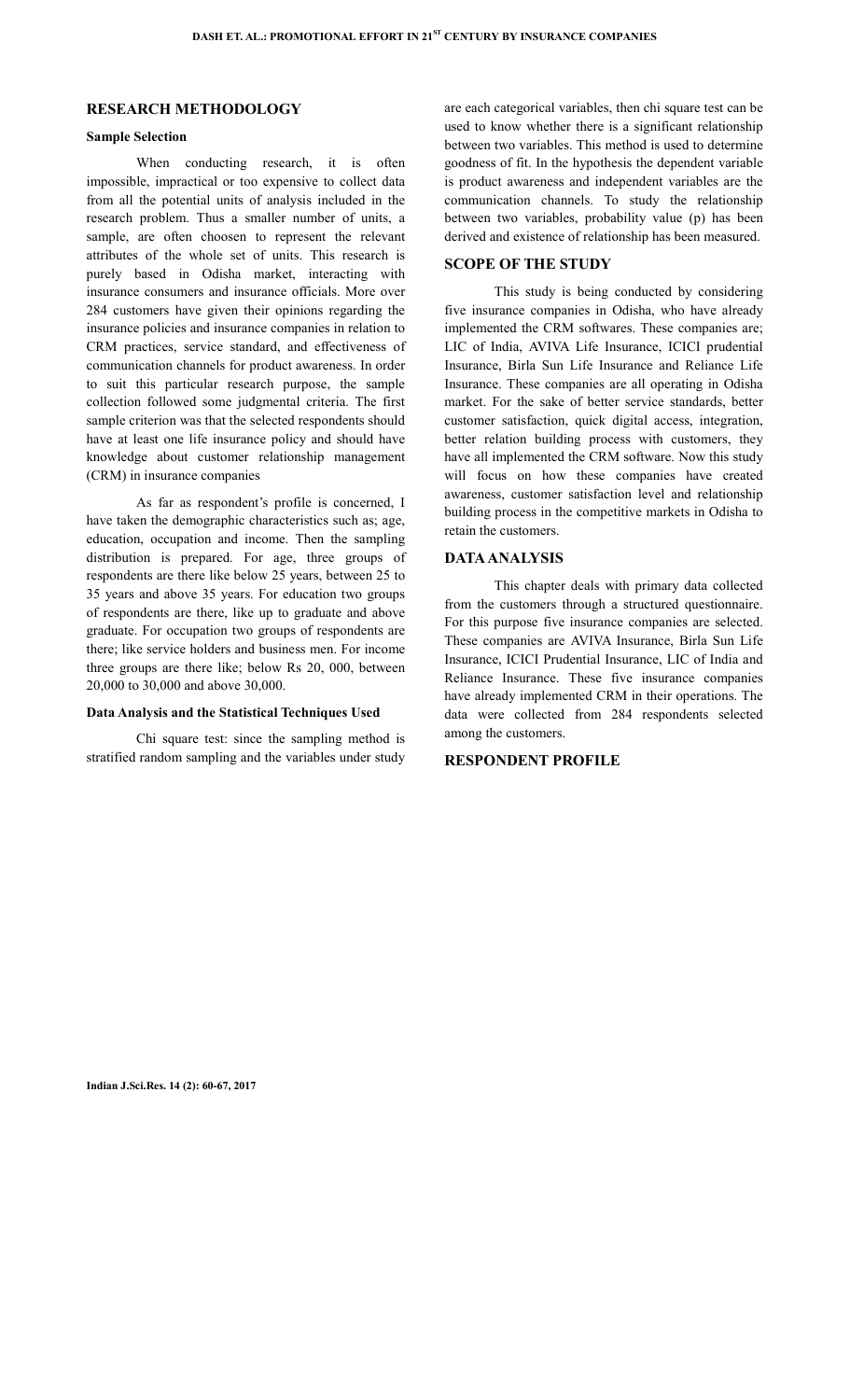| SI.              | Demographic |                       | <b>Insurance Organisations</b> |              |          |              |       |       |  |  |
|------------------|-------------|-----------------------|--------------------------------|--------------|----------|--------------|-------|-------|--|--|
| No.              | factors     | Sample profile        | LIC                            | <b>AVIVA</b> | Reliance | <b>ICICI</b> | Birla | Total |  |  |
| 1.               | Age         | $Gr.1$ (below 25 yrs) | 7                              | 6            | 6        | 07           | 08    | 34    |  |  |
|                  |             | $Gr.2(25-35)$         | 30                             | 22           | 20       | 17           | 36    | 125   |  |  |
|                  |             | $Gr.3$ (Above 35)     | 35                             | 22           | 22       | 24           | 22    | 125   |  |  |
|                  |             | Total                 | 72                             | 50           | 48       | 48           | 66    | 284   |  |  |
|                  | Education   | $(Gr.1)$ up to grad.  | 30                             | 22           | 24       | 21           | 32    | 129   |  |  |
| 2.               |             | (Gr.2) above grad.    | 42                             | 28           | 24       | 27           | 34    | 155   |  |  |
|                  |             | Total                 | 72                             | 50           | 48       | 48           | 66    | 284   |  |  |
|                  | Occupation  | Gr. 1(Service holder) | 40                             | 31           | 30       | 28           | 41    | 170   |  |  |
| 3                |             | Gr.2 (Business men)   | 32                             | 19           | 18       | 20           | 25    | 114   |  |  |
|                  |             | Total                 | 72                             | 50           | 48       | 48           | 66    | 284   |  |  |
|                  |             | Gr.I (below 20000)    | 26                             | 18           | 16       | 21           | 32    | 113   |  |  |
| $\overline{4}$ . | Income      | Gr.II (20000-30000)   | 24                             | 18           | 18       | 17           | 25    | 102   |  |  |
|                  |             | Gr.III (Above 30000)  | 22                             | 14           | 14       | 10           | 19    | 79    |  |  |
|                  |             | Total                 | 72                             | 50           | 48       | 48           | 66    | 284   |  |  |

**Table 1: Perception of Respondents across Insurance Organizations.** 

# **CHANNELS OF COMMUNICATION AND PERCEPTION OF CONSUMERS**

 Insurance companies under study are using different channels of communication to create

awareness. Table 2 depicts the perception of respondents towards different channels of communication in creating awareness regarding products to facilitate the relationship process with target customers.

| Table 2: Perception of Consumers towards Communication Channels across organizations. |  |  |  |  |
|---------------------------------------------------------------------------------------|--|--|--|--|
|---------------------------------------------------------------------------------------|--|--|--|--|

| SI. | Comm.                       | <b>Insurance</b> | Perception   |                  |                |                |                  | $\chi^2$ | $\mathbf{P}$ |
|-----|-----------------------------|------------------|--------------|------------------|----------------|----------------|------------------|----------|--------------|
| No. | Channel                     | Organization     | $\mathbf{1}$ | $\overline{2}$   | 3              | $\overline{4}$ | 5                |          |              |
| 1.  | News Paper                  | <b>AVIVA</b>     |              | $\mathbf{0}$     | $\overline{4}$ | 36             | 10               | 137.926  | 0.0          |
|     |                             | <b>BIRLA</b>     |              | $\boldsymbol{0}$ | $\overline{4}$ | 46             | 16               |          |              |
|     |                             | <b>ICICI</b>     |              | $\boldsymbol{0}$ | 28             | 20             | $\boldsymbol{0}$ |          |              |
|     |                             | LIC              |              | 8                | 52             | 12             | $\mathbf{0}$     |          |              |
|     |                             | <b>RELIANCE</b>  |              | $\theta$         | 14             | 26             | 08               |          |              |
|     |                             | <b>AVIVA</b>     |              | $\mathbf{0}$     | $\overline{4}$ | 36             | 10               |          | 0.0          |
| 2.  | Sales People                | <b>BIRLA</b>     |              | $\mathbf{0}$     | $\overline{4}$ | 46             | 16               | 64.168   |              |
|     |                             | <b>ICICI</b>     |              | $\mathbf{0}$     | 28             | 20             | $\mathbf{0}$     |          |              |
|     |                             | <b>LIC</b>       |              | 8                | 52             | 12             | $\mathbf{0}$     |          |              |
|     |                             | <b>RELIANCE</b>  |              | $\mathbf{0}$     | 14             | 26             | 8                |          |              |
|     | Website                     | <b>AVIVA</b>     |              | 14               | 28             | 8              | $\boldsymbol{0}$ | 116.67   | 0.0          |
|     |                             | <b>BIRLA</b>     |              | $\boldsymbol{0}$ | 26             | 38             | $\overline{2}$   |          |              |
| 3.  |                             | <b>ICICI</b>     |              | $\theta$         | 24             | 24             | $\mathbf{0}$     |          |              |
|     |                             | <b>LIC</b>       |              | 22               | 44             | 6              | $\theta$         |          |              |
|     |                             | <b>RELIANCE</b>  |              | $\theta$         | 10             | 34             | $\overline{4}$   |          |              |
|     |                             | <b>AVIVA</b>     |              | $\mathbf{0}$     | 16             | 34             | $\boldsymbol{0}$ |          |              |
| 4.  | Person to person<br>contact | <b>BIRLA</b>     |              | $\mathbf{0}$     | 18             | 48             | $\boldsymbol{0}$ |          |              |
|     |                             | <b>ICICI</b>     |              | $\overline{4}$   | 28             | 16             | $\boldsymbol{0}$ | 70.299   | 0.0          |
|     |                             | <b>LIC</b>       |              | $\mathbf{0}$     | 32             | 40             | $\boldsymbol{0}$ |          |              |
|     |                             | <b>RELIANCE</b>  |              | $\boldsymbol{0}$ | 10             | 32             | 6                |          |              |
|     |                             | <b>AVIVA</b>     |              | $\boldsymbol{0}$ | 8              | 40             | $\overline{2}$   |          | 0.001        |
| 5.  | E-mail                      | <b>BIRLA</b>     |              | 8                | 34             | 24             | $\boldsymbol{0}$ | 61.229   |              |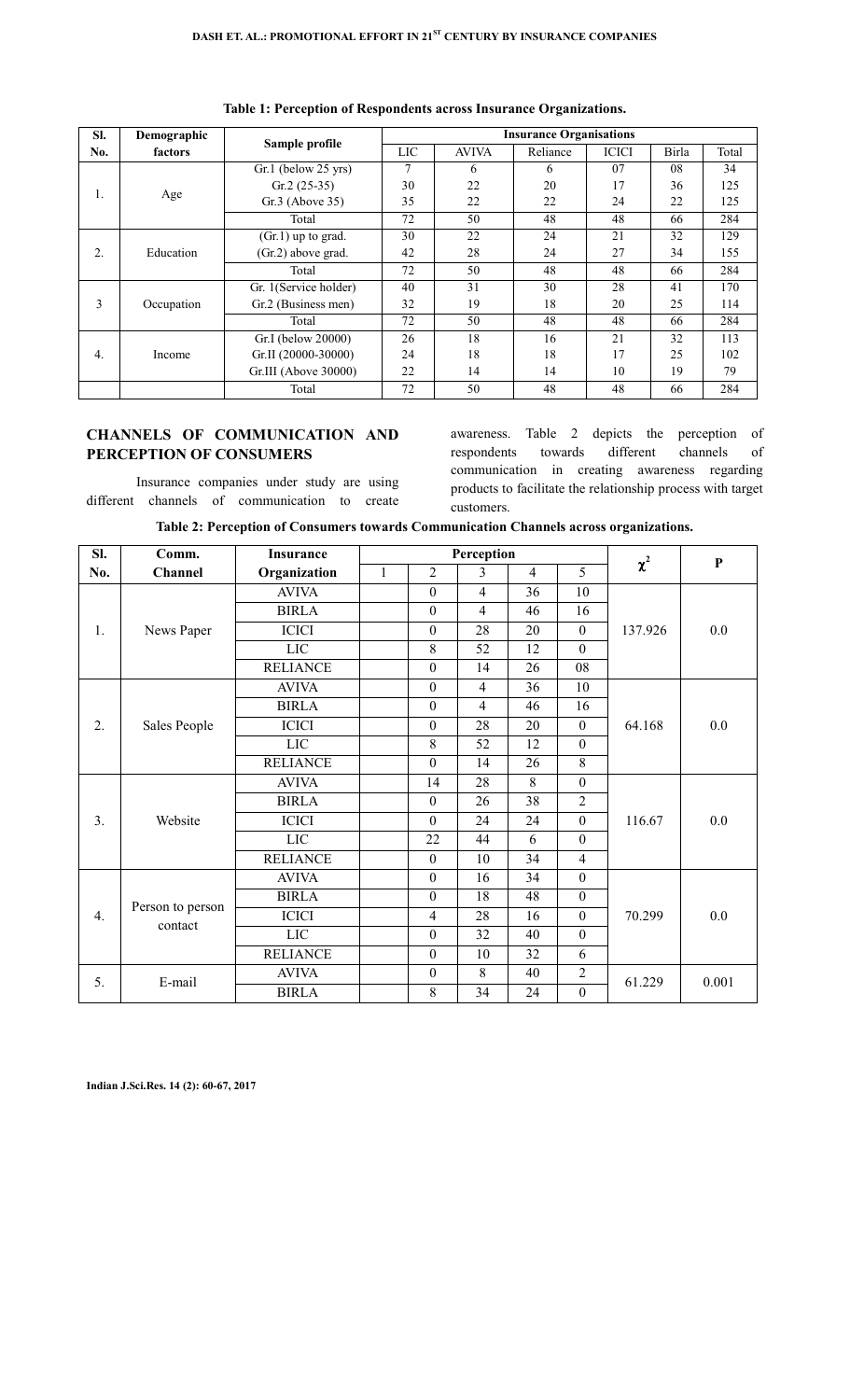|    |           | <b>ICICI</b>    | $\boldsymbol{0}$ | 20 | 28 | $\mathbf{0}$     |        |       |
|----|-----------|-----------------|------------------|----|----|------------------|--------|-------|
|    |           | LIC.            | 0                | 28 | 38 | 6                |        |       |
|    |           | <b>RELIANCE</b> | $\theta$         | 14 | 34 | $\boldsymbol{0}$ |        |       |
|    |           | <b>AVIVA</b>    | 4                | 30 | 14 | 2                |        |       |
|    |           | <b>BIRLA</b>    | 6                | 36 | 24 | $\boldsymbol{0}$ |        |       |
| 6. | Web-chart | <b>ICICI</b>    | 4                | 22 | 22 | $\boldsymbol{0}$ | 48.507 | 0.002 |
|    |           | <b>LIC</b>      | $\theta$         | 22 | 50 | $\mathbf{0}$     |        |       |
|    |           | <b>RELIANCE</b> | $\theta$         | 14 | 30 | $\overline{4}$   |        |       |
|    |           | <b>AVIVA</b>    | 6                | 32 | 12 | $\boldsymbol{0}$ |        |       |
| 7. | Telephone | <b>BIRLA</b>    | 8                | 38 | 20 | $\boldsymbol{0}$ |        |       |
|    |           | <b>ICICI</b>    | 6                | 34 | 8  | $\mathbf{0}$     | 66.977 | 0.0   |
|    |           | <b>LIC</b>      | $\theta$         | 42 | 30 | $\mathbf{0}$     |        |       |
|    |           | <b>RELIANCE</b> | $\theta$         | 12 | 32 | $\overline{4}$   |        |       |

 News paper: It is observed that the views of the respondents are mostly in the perceptual groups 3 and 4 indicating higher preference for the media. The customers of LIC have shown news paper as 'sometimes preferred' compared to other companies. The customers of Birla sun life and AVIVA mostly prefer news paper as a medium to create awareness. The chi square value is  $137.926$  and  $p=0.0$ , indicating the statistical significance at 1% level. Hence the difference of perception exists. It indicates news paper advertisements were perceived differently for different organisations. In case of Birla sun life and AVIVA the news paper is perceived to be the most preferred communication channels to spread information, while for other organizations it was sometimes preferred.

 Sales people: The opinion of respondents regarding sales people as a medium of communication are also shown in table 4.2 It is observed that the views of respondents are mostly in the perceptual groups 3 and 4,indicating the higher preference for the media. The Chi square value is  $64.168$  and  $p = 0.0$ , which is less than 0.05.It means that chi square value is significant at 1% level indicating the difference in perception of consumers. Hence sales people were perceived differently for different organizations. Also in case of all the organizations, sales people are perceived to be the most preferred communication channels to spread information.

 Website: It is observed that, the perception of respondents towards website as a medium of creating awareness is similar to the earlier two media. In case of five insurance players, the website is perceived to be the most acceptable communication channels to spread information, since in the five point scale of perception the views of the respondents are mostly in the perceptual group 3 and 4, indicating the higher preference for the media. The Chi square value is 116.67 and  $p= 0.0$ , which is less than 0.05. It means that chi square value is statistically significant at 1% level indicating the difference in perception of consumers. This indicates website advertisements were perceived differently for different organizations.

 Person to person contact: It is observed that, in case of all five insurance players, this channel is perceived to be the most acceptable communication channel to spread information, since in the five point scale of perception the views of the respondents are mostly in the perceptual group 3 and 4 indicating the higher preference for the media. The Chi square value is 70.299 and  $p = 0.0$ , which is less than 0.05.It means that chi square value is statistically significant at 1% level indicating the difference in perception of consumers. This indicates person to person contact advertisements were perceived differently for different organizations.

 E-mail: In case of five insurance players, this channel is perceived to be the most preferred communication channel to spread information, since the views of respondents are mostly in the perceptual group 3 and 4, indicating the higher preference for the media. The Chi square value is  $61.229$  and  $p= 0.001$ , which is less than 0.05.It means that chi square value is statistically significant at 1% level, indicating the difference in perception of consumers. Hence e mail advertisements were perceived differently for different organizations.

Web chart: In case of five insurance players,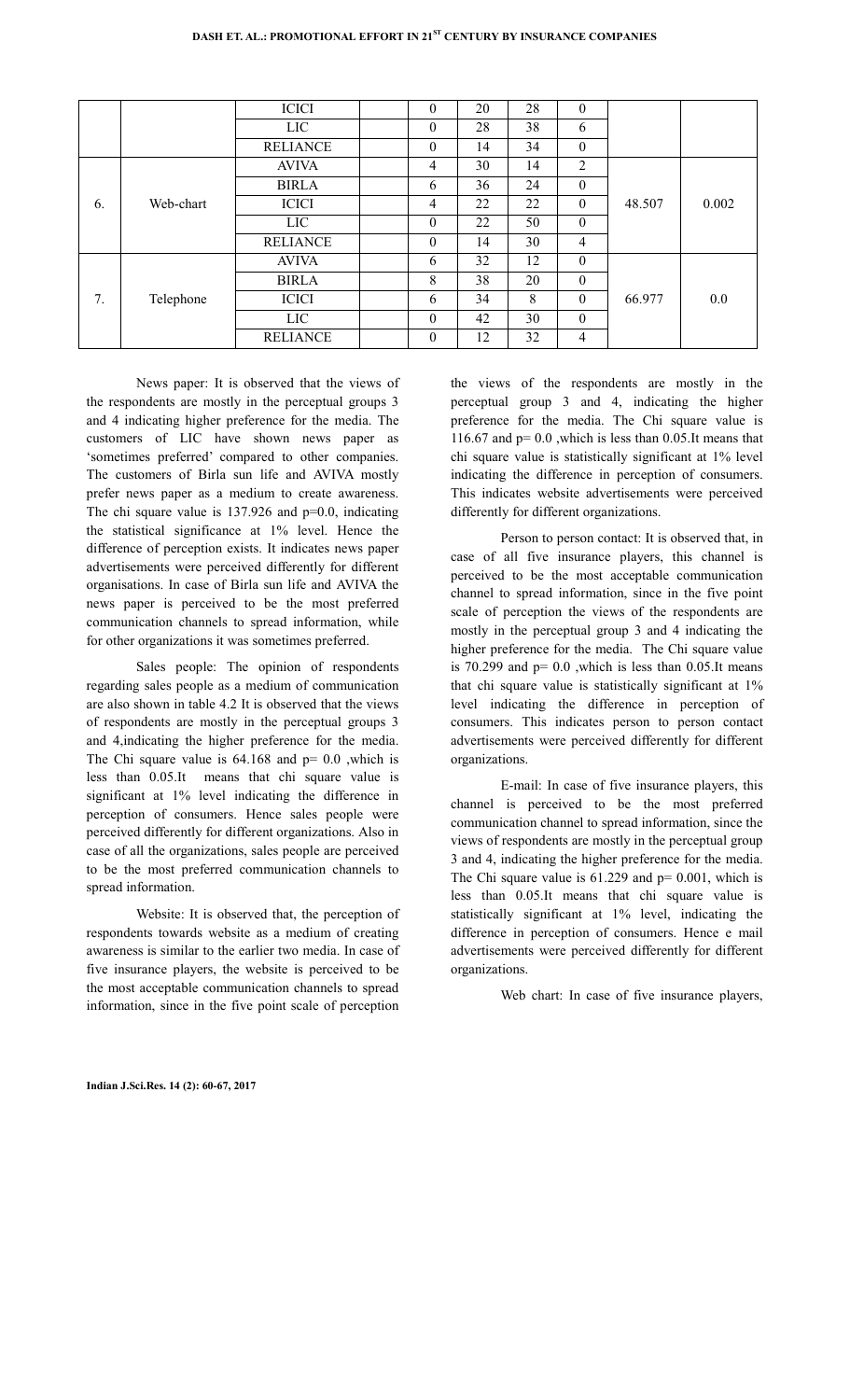the channel is perceived to be the most preferred communication channel to spread information, especially for LIC .It is because the views of the respondents are mostly in the perceptual group 3 and 4, indicating the higher preference for the media. The Chi square value is  $48.507$  and  $p = 0.002$ , which is less than 0.05.It means chi square value is statistically significant at 1% level, indicating the difference in perception of consumers. Hence web chart advertisements were perceived differently for different organizations.

 Telephone: In case of five insurance players, this channel is perceived to be the most preferred communication channel to spread information, since the views of respondents are mostly in the perceptual group 3 and 4, indicating the higher preference for the media. The Chi square value is  $66.977$  and  $p = 0.00$ , which is less than 0.05.It means that chi square value is statistically significant at 1% level, indicating the difference in perception of consumers. Hence the telephonic advertisements were perceived differently for different organizations.

# **CONSUMER'S PERCEPTION TOWARDS PRIVATE AND PUBLIC INSURERS**

 **T**he table 3 depicts the perception of respondents towards different communication channels in creating awareness relating to CRM across private and public organizations. Those media are website, news paper, sales people, e mail and web chart etc in creating awareness.

| SI.              | Comm.          | Organization | Perception |          |     |     |              | $\chi^2$ | $\bf P$ |
|------------------|----------------|--------------|------------|----------|-----|-----|--------------|----------|---------|
| No.              | <b>Channel</b> | <b>Type</b>  |            | 2        | 3   | 4   | 5            |          |         |
| 1.               | News paper     | Private      |            | $\theta$ | 50  | 128 | 34           | 91.334   | 0.0     |
|                  |                | Public       |            | 8        | 52  | 12  | $\theta$     |          |         |
| 2.               | Sales people   | Private      |            |          | 50  | 124 | 38           | 25.978   | 0.00    |
|                  |                | Public       |            |          | 36  | 36  | $\mathbf{0}$ |          |         |
| 3.               | Web site       | Private      |            | 14       | 88  | 104 | 6            | 53.817   | 0.00    |
|                  |                | Public       |            | 22       | 44  | 6   | $\theta$     |          |         |
| $\overline{4}$ . | E-mail         | Private      |            | 8        | 76  | 126 | 2            | 13.685   | 0.003   |
|                  |                | Public       |            | $\theta$ | 28  | 38  | 6            |          |         |
| 5.               | Web-chart      | Private      |            | 14       | 102 | 90  | 6            | 18.503   | 0.003   |
|                  |                | Public       |            | $\theta$ | 22  | 50  | $\theta$     |          |         |

**Table 3: Consumer's Perception towards Private and Public Insurers.** 

 News paper: It is observed that in case of private insurers the news paper is perceived as most preferred communication channel since in five point scale of perception, the views of respondents are mostly in the perceptual group 3, 4 and 5 indicating higher preference for the media. But for the public insurers the views of the respondents are mostly in the perceptual group 3 and 4 indicating as a mostly preferred channel. Chi square value is  $91.334$  and  $p= 0.0$ , which is less than 0.05.It means that the value is statistically significant at 1% level, indicating the difference in perception of consumers. Hence the impact of news paper in creating awareness across different organization is statistically significant .This indicates news papers were perceived differently for different organizations.

 Sales people: It is observed that, for private insurers, sales people are perceived to be most preferred channel of communication since in five point scale of perception, the views of respondents are mostly in the perceptual group 3, 4 and 5 indicating higher preference for the media. But for the public sector the views of the respondents are mostly in the perceptual group 3 and 4. Chi square value is  $25.978$  and  $P=0.002$ , which is less than 0.05 .It means the value is statistically significant at 1% level, indicating the difference in perception of consumers. Hence the impact of sales people in creating awareness across different organizations is statistically significant .This indicates sales people were perceived differently for different organizations.

 Website: It is observed that, for private insurers, web sites are perceived to be most preferred channel of communication since in five point scale of perception, the views of respondents are mostly in the perceptual group 3 and 4 indicating higher preference for the media. Chi square value is  $53.817$  and  $p=0.0$ ,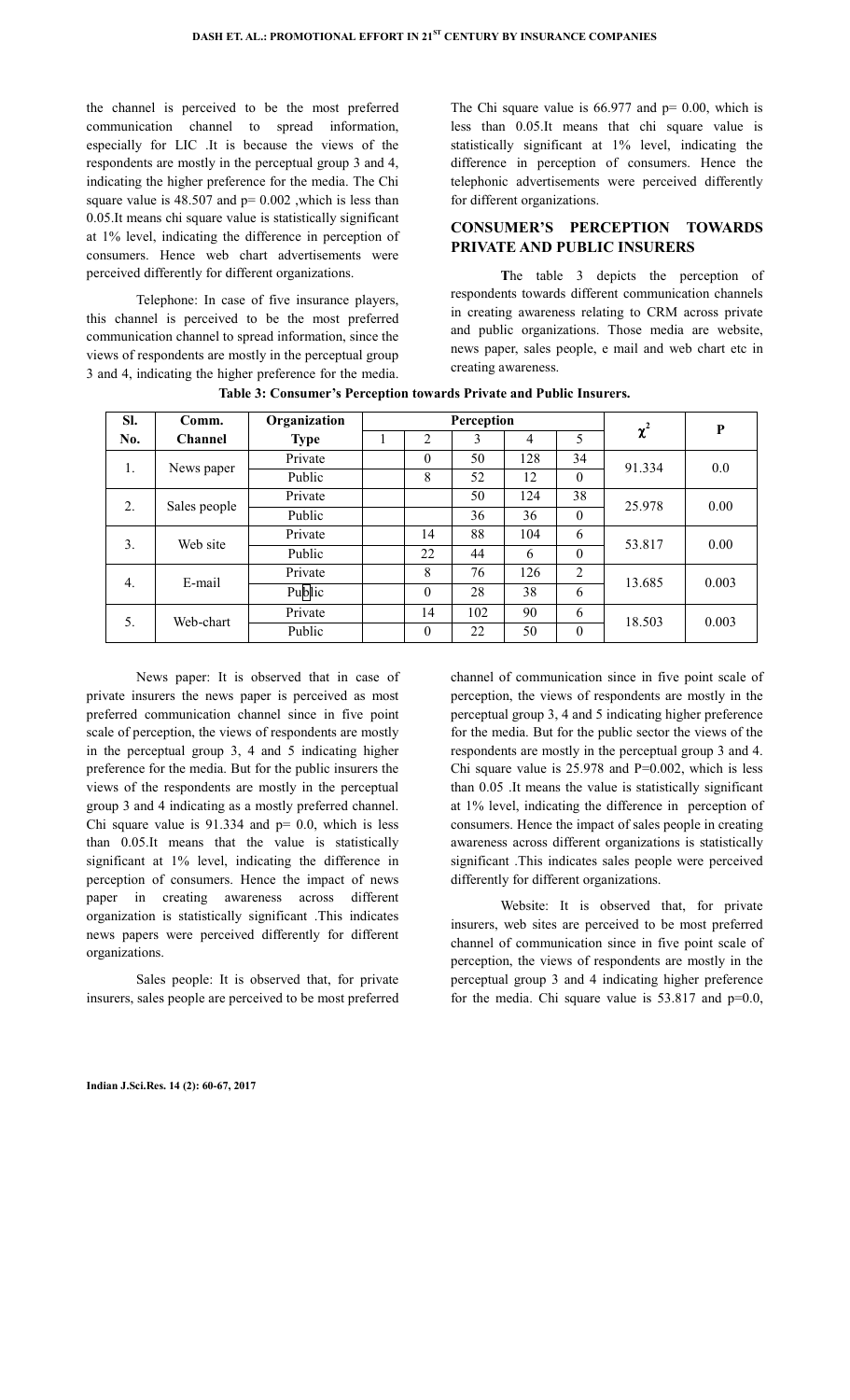which is less than 0.05.It means the value is statistically significant at 1% level indicating the difference in perception of consumers. Hence the impact of websites in creating awareness across different organizations is statistically significant and were perceived differently for different organizations.

 E mail: It is observed that, for private insurers, e mails are perceived to be most preferred channel of communication since in five point scale of perception, the views of respondents are mostly in the perceptual group 3 and 4 indicating higher preference for the media. Chi square value is 13.685 and p=0.003, which is less than 0.05. E mail can be a very confidential source of information**.** Chi square value is significant at 1% level, indicating the difference in perception of consumers. Hence the impact of e mail in creating awareness across different organization is statistically significant .This indicates e mails were perceived differently for different organizations.

 Web chart: It is observed that, for private insurers, web charts are perceived to be most preferred channel of communication since in five point scale of perception, the views of respondents are mostly in the perceptual group 3 and 4 indicating higher preference for the media. Chi sq value is  $18.503$  and  $p=$ 0.0034,which is less than 0.05.Chi square value is statistically significant at 1% level indicating the difference in perception of consumers. Hence the impact of web chart in creating awareness across different organizations is statistically significant .This indicates web charts were perceived differently for different organizations.

## **FINDINGS**

 As far as perception of consumers towards communication channels are concerned (from table 2) for news paper, the views of the respondents are mostly in the perceptual group 3 and 4(in a 5 point likert scale of perception) for LIC.It shows the consumers perceive that news paper has greater impact for LIC or it is the most preferred channel to spread the information regarding products and its benefits in Odisha market. Also the value of p is less than 0.05, which is statistically significant. It is found that perceptual difference exists and there is relationship between independent variable like news paper and dependent variable like customer awareness. So, news paper has greater impact on creating awareness.

 For LIC, Birla and ICICI prudential life insurance, sales people are most influential for product awareness compared to other companies, percentage of total for LIC is highest that is 25.6%, 23.5% for Birla and 18% for ICICI in a five point scale of perception and thus sales people are most preferred channels to spread the information regarding product's benefits. The views of the respondents are mostly in the perceptual group 3 and 4.also the value of p is less than 0.05, which is statistically significant and perceptual difference exists, indicating the relationship between the variables. Hence sales people are preferred to spread the awareness.

 As far as the electronic channels are concerned, website, web chart, e mail and telephone are perceived strongly and are the most preferred channels to increase the awareness. For communicating channel like website, consumers perceive each company is using this channel and in five point scale of perception, opinions are coming under perceptual group 4 (mostly preferred). Similarly for e mail, web chart and telephone, perception of consumers across the companies reflect that for each company the percentages are higher. Views of the respondents are also in perceptual group3 and 4, indicating higher preference for media and percentage of total for LIC are always above 25% for all electronic channels. These channels are preferred. Thus the fact is that, in Odisha market the insurers have started to interact with customers electronically by taking the help of electronic channels to spread the information regarding products. Besides for all the electronic channels the p values are less than 0.05, which are all statistically significant. It means the relationship exists between the independent variable like electronic channels and the dependent variable like customer awareness

## **Consumer's Perception Towards Private And Public Insurers**

 For communicating channel like news papers (from table 3), the consumers perceive strongly and it's a preferred channel for both private and public insurers. The views of the respondents are in perceptual group 3 and 4 in five point scale of perception for both private sectors and public sectors and for each communicating channel the values of p are statistically significant, for which the perceptual difference exists. Then it is found that news paper advertisements are adopted for each company to spread the information, regarding benefits